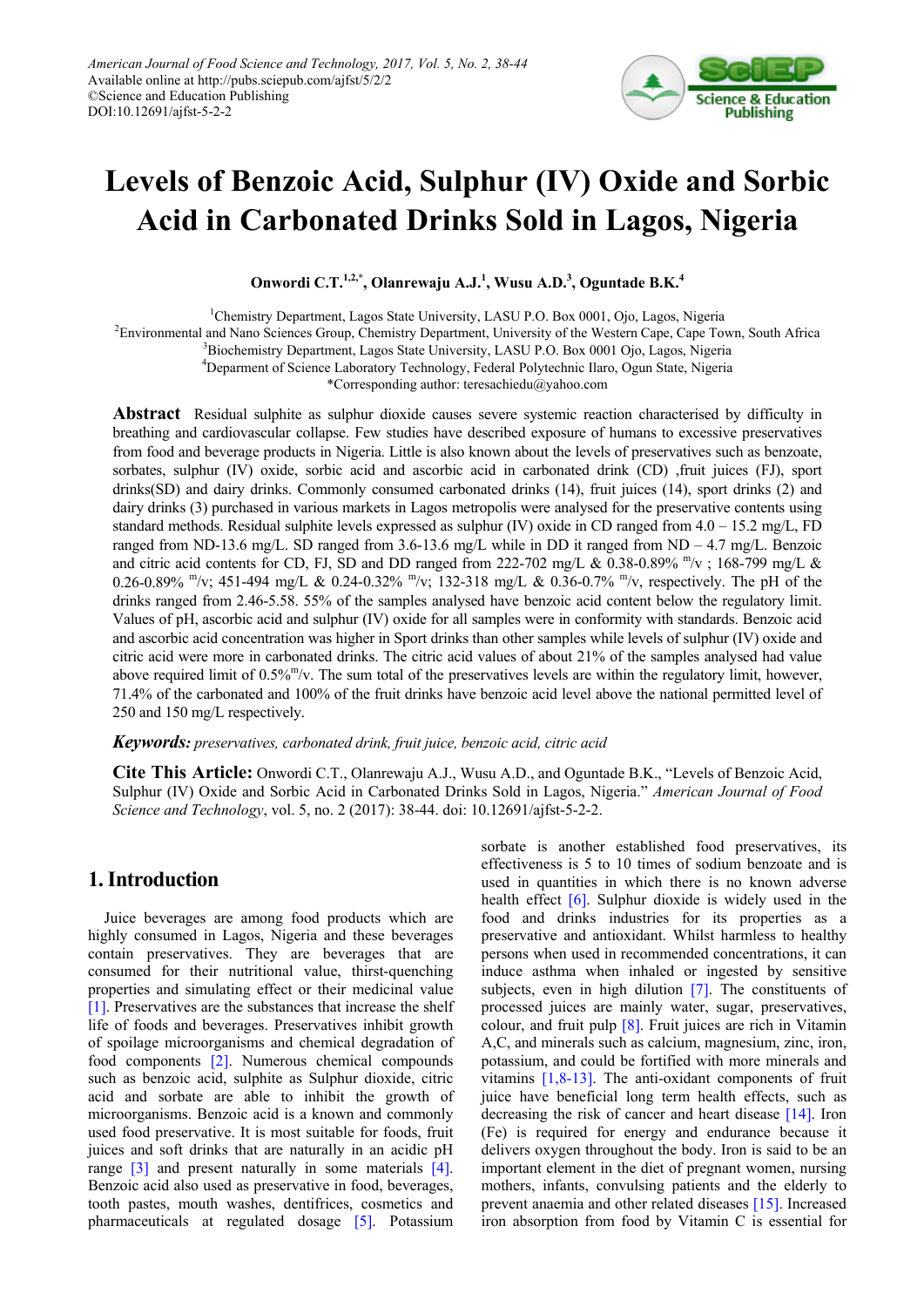children who consume diet with low iron bioavailability [\[16,17,18\].](#page-6-2)

Fruit juices, soft drinks and dairy drinks are available in essentially the same form almost anywhere in the world. From polar bases to the tropics and from the largest developed countries, fruit juices are available in bottles, cans, Polyethylene terephthalate (PET) bottles, Plastics bottles, laminated paper packs, pouches/satchets, Tetra paks, cups, and almost every other form of packaging known. In recent years these juices have been included significantly in the diet of most people, irrespective of age [\[8\].](#page-5-7)

Most fruits drinks, soft drinks etc contain sufficient nutrients that could support microbial growth. Several factors encourage, prevent or limit the growth of microorganisms in juices, soft drinks; the most important are pH, hygienic practice and storage temperature and concentration of the preservative. Despite the benefits, they have also been linked to food toxicity/poisoning, immune-depression and cancer in human. Few studies have described exposure of humans to excessive preservatives from food and beverage products in Nigeria. Little is also known about the levels of preservatives such

as benzoic acid, sorbic acid, sulphur dioxide and citric acid in fruit juices, soft drinks and dairy drinks.

In view of this, the need to monitor the levels of preservatives in commonly consumed fruit juices, soft drinks and dairy drinks in Lagos metropolis is important. The aim of the study is to determine the preservatives contents; quality parameters and compliance of commonly consumed fruit juices, soft/carbonated drinks, dairy drinks and sport drinks to regulatory standard values/requirements.

## **2. Materials and Methods**

Sample selection was based on most demanded and only samples within the expiry date as stipulated on the labels by manufacturers was analyzed. Commercially available carbonated drinks (CD), fruit juice (FJ), dairy drinks and sport drinks (SD) packed either in plastics bottles, pet bottles, sachets, plastic/metallic can and tetra pack were purchased from open markets and super markets. Samples were kept in the refrigerator at  $4^{\circ}$ C prior to analysis. [Table 1](#page-1-0) shows the physical characteristics of the samples analysed.

<span id="page-1-0"></span>

| Sample Code      | No analysed    | Colour        | Shelf Life (Months) | Type of Package |
|------------------|----------------|---------------|---------------------|-----------------|
| CD <sub>1</sub>  | 1              | Golden yellow | 6                   | PET bottle      |
| CD <sub>2</sub>  | $\mathbf{1}$   | Orange        | 12                  | PET bottle      |
| CD <sub>3</sub>  | 3              | Lemon green   | 6                   | PET bottle      |
| CD <sub>4</sub>  | $\mathbf{1}$   | Lemon         | 6                   | PET bottle      |
| CD <sub>5</sub>  | $\overline{c}$ | Lemon         | 6                   | PET bottle      |
| CD <sub>6</sub>  | $\mathbf{1}$   | <b>Black</b>  | 12                  | PET bottle      |
| CD <sub>7</sub>  | $\mathbf{1}$   | Colourless    | 12                  | PET bottle      |
| CD <sub>8</sub>  | $\mathbf{1}$   | <b>Black</b>  | 6                   | PET bottle      |
| CD <sub>9</sub>  | $\mathbf{1}$   | Cloudy lemon  | 12                  | Metallic can    |
| CD <sub>10</sub> | $\mathbf{1}$   | Golden yellow | 12                  | Metallic can    |
| CD 11            | $\mathbf{1}$   | Orange        | 6                   | PET bottle      |
| CD 12            | $\mathbf{1}$   | Colourless    | 6                   | PET bottle      |
| CD 13            | $\mathbf{1}$   | Deep wine     | 12                  | PET bottle      |
| CD 14            | $\mathbf{1}$   | Dark brown    | 12                  | PET bottle      |
|                  |                |               |                     |                 |
| FJ1              | $\mathbf{1}$   | Cloudy yellow | 12                  | Metallic can    |
| $\rm FJ$ 2       | 5              | Cloudy yellow | 9                   | Satchet         |
| FJ3              | 3              | Cloudy yellow | 9                   | Satchet         |
| FJ4              | 3              | Light yellow  | 12                  | Pet bottle      |
| FJ 5             | $\mathbf{1}$   | Cloudy yellow | 9                   | Tetra pak       |
| FJ <sub>6</sub>  | $\overline{c}$ | Wine          | 12                  | Tetra pak       |
| FJ7              | $\mathbf{1}$   | Golden yellow | 12                  | Pet bottle      |
| FJ8              | 4              | Wine          | 12                  | Tetra pak       |
| FJ9              | 5              | Cloudy yellow | 9                   | Tetra pak       |
| FJ 10            | 5              | Light yellow  | 9                   | Tetra pak       |
| FJ 11            | $\overline{4}$ | Cloudy yellow | 9                   | Tetra pak       |
| FJ 12            | $\mathbf{1}$   | Light yellow  | 9                   | Tetra pak       |
| FJ 13            | $\overline{c}$ | Light wine    | 12                  | Tetra pak       |
| FJ 14            | $\mathbf{1}$   | Cloudy orange | 6                   | Tetra pak       |
|                  |                |               |                     |                 |
| SD <sub>1</sub>  | $\mathbf{1}$   | Golden orange | 9                   | Tetra pak       |
| ${\rm SD}$ 2     | $\mathbf{1}$   | Red wine      | 9                   | Tetra pak       |
|                  |                |               |                     |                 |
| DD <sub>1</sub>  | 6              | Creamy light  | 6                   | Plastic         |
| DD <sub>2</sub>  | $\sqrt{2}$     | Light yellow  | 6                   | Plastic can     |
| DD <sub>3</sub>  | 3              | Milky yellow  | 6                   | PET bottle      |

**Table 1. The physical characteristics of the samples analysed**

Note: CD- Carbonated Drink; FJ- fruit Juice; SD- Sport Drink; DD- Dairy Drink.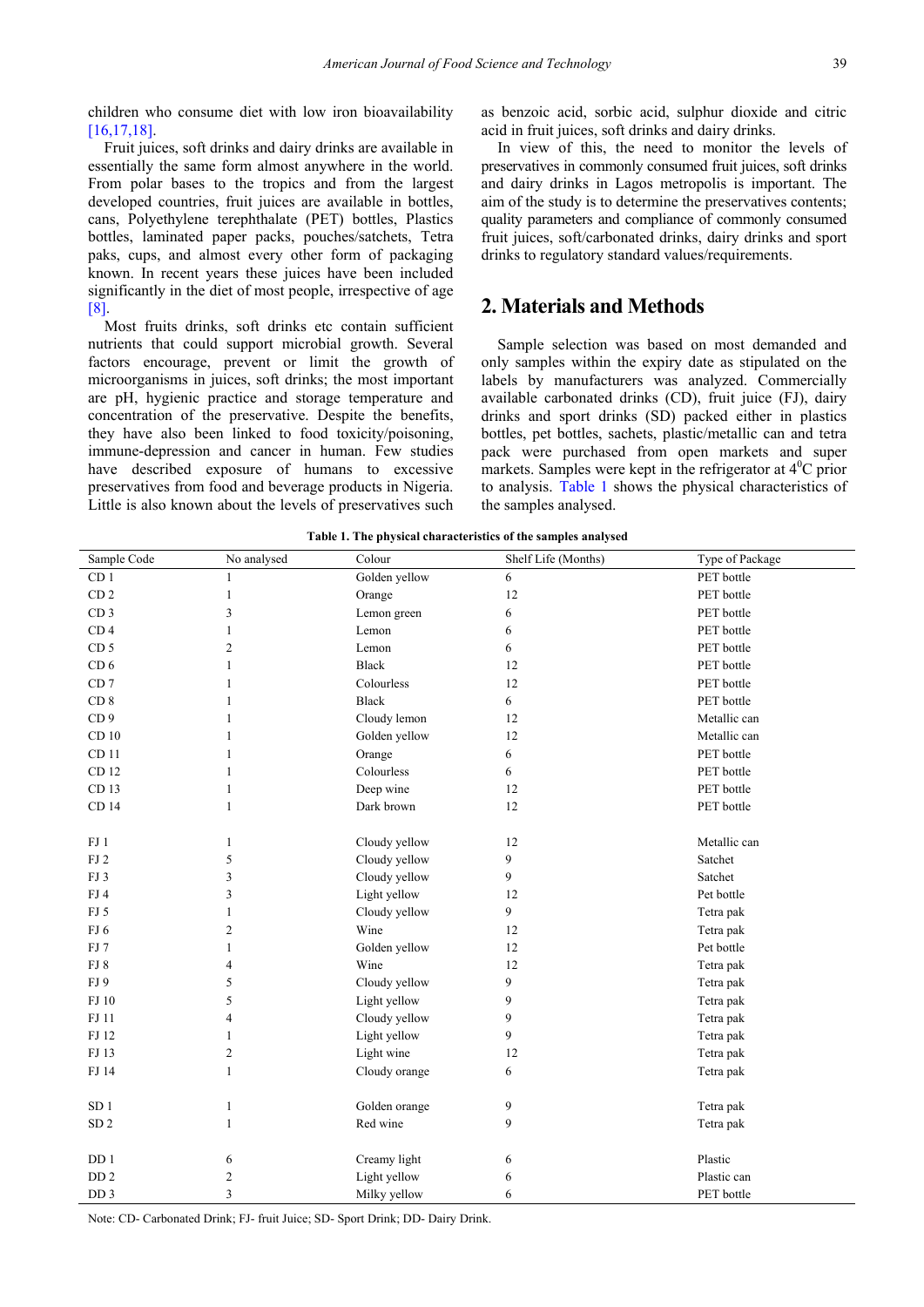## **2.1. Physical and Chemical Analysis**

The physical parameters determined in the samples are pH, sugar content and specific gravity while the chemical parameters are benzoic acid content, ascorbic acid, sulphur (IV) oxide, citric acid and sorbic acid content.

Prior to the analysis, the samples were thoroughly shaken and allowed to attain the room temperature. The pH of the samples was determined using pH meter (Orion SA520 model). The parameters were determined by standard methods. The ascorbic acid was determined by titrimetry method. The benzoic and sorbic acid were determined by the UV method according to ISO no. 5518 and 6560 procedure [\[19,20\]](#page-6-3) after extraction with organic solvent. The chemical used were of analytical grade purchased from BDH chemicals.

#### **2.2. UV Instrumentation**

Benzoic acid and sorbic acid were determined using the spectrum lab 752C UV/Visible Spectrophotometer at 226nm and 250nm respectively after extraction.

### **2.3. Quality Assurance**

Triplicate analysis was done and recovery was carried out using sodium metabisulphate. 90.3% recovery was obtained on spiking samples without sulphur (IV) oxide with known concentration of sodium metabisulphate.

#### **2.4. Statistical Analysis**

<span id="page-2-0"></span>The data obtained from the analysis were analysed by

SPSS software version 19 (SPSS Inc., Chicago, IL, USA). The data represented a mean value for each of the parameters determined and were statistically analyzed using one-way analysis of variance (ANOVA) followed by Least Significant Difference test at p≤0.05.

## **3. Results and Discussion**

The pH range for carbonated drinks (CD), fruit juice (FJ), sport drinks (SD), and dairy drinks [\[21\]](#page-6-4) were 2.46- 4.10; 2.54-3.86; 2.59-2.61 and 3.83-5.21 respectively as shown in the [\(Figure 1\)](#page-2-0). Generally, the drinks are acidic; this might inhibit the growth of the bacteria. Acidic drinks lower the pH level of oral cavity therefore their consumption causes the teeth to demineralise [\[22\].](#page-6-5) The Sport drink is more acidic compared to other drinks studied; this could be attributed to the types of preservatives used. The result recorded for carbonated drink is similar to what reported by [\[23,24\].](#page-6-6) The pH of FJ observed is similar to study of [\[23\].](#page-6-6) The sugar level is in the order of sport drink  $>$  carbonated drink  $>$ fruit juice  $>$ dairy drink. The high level of sugar in sport drink may be because it is required to supply energy for sporting activities. The specific gravity is the same for the various types of drinks analysed as shown in [\(Figure 1\)](#page-2-0).

The pH of carbonated drink and fruit juice with 12 months shelf life is more acidic compared with the 6 months shelf life [\(Figure 2\)](#page-3-0). The sugar level in 6 month shelf life product for fruit juice is higher compared with 12 months shelf life while 9 months shelf life had the least content of sugar level. The specific gravity is generally the same in all the various shelf life studied.



**Figure 1**. pH, sugar and specific gravity contents of types of beverages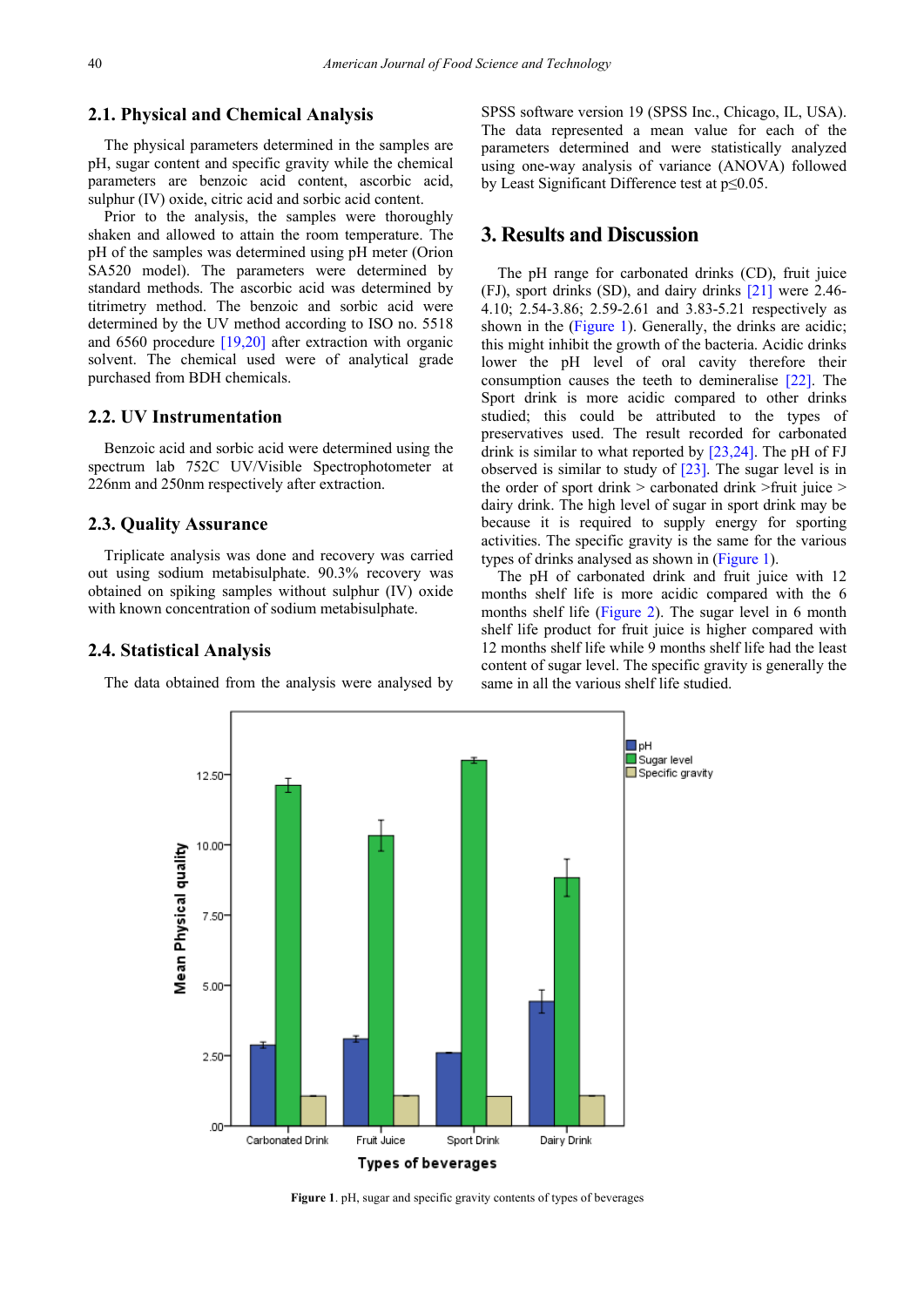<span id="page-3-0"></span>

**Figure 2**. pH, sugar and specific gravity contents in shelf life of types of beverages

The results of the benzoic acid and ascorbic acid were displayed in [Figure 3.](#page-3-1) The benzoic acid content of the various types of drinks is in the order of sport drink > carbonated drink >fruit juice > dairy drink. The result is in consonant to the level of sugar content. Ascorbic acid contributes to the product appearance and palatability. The ascorbic acid is highest in sport drink and lowest in carbonated drinks. Level of the ascorbic acid of the various types of beverages analysed were within the regulatory limits of 350 mg/kg[, \[25,26\].](#page-6-7)

Fruits drink shelf life of 6 months had the highest level of benzoic acid followed by carbonated drink while dairy drink had the least [\(Figure 4\)](#page-4-0). The 9 months shelf life product had sport drink higher than fruit drink while 12 months shelf life product had carbonated drink higher than the fruit drink. The ascorbic acid level is similar in trend to the result obtained in benzoic acid for the various shelf lives of the types of beverages.

The CD samples had level of benzoic acid of about 71.4% not within the regulatory limits of 250 mg/L for drinks that contained ascorbic acid. The sport drink and fruit juice analysed had 100% non compliance to the regulatory limit of benzoic acid level of 250 and 150 mg/L respectively. The mean concentration of benzoic acid for all the samples of FJ  $336\pm190$  was greater than the mean concentration recorded by [\[27\]](#page-6-8) in Brazil, 259.2 mg/L and [\[28\]](#page-6-9) in Iran, 163.8 mg/L) while the result obtained by [\[29\],](#page-6-10) 70.20 mg/L is lower than the level recorded in this study.

It was observed that 28.6% of CD samples had citric acid not within the regulatory limit of  $0.5\%$  m/v. The % of non compliance of citric acid level in the samples of SD and FJ are 100 and 23.1 respectively. The regulatory limits of benzoic acid level in the DD types of beverages were not specified.

<span id="page-3-1"></span>

**Figure 3**. Benzoic acid (mg/L) and ascorbic acid (mg/100mL) contents of types of beverages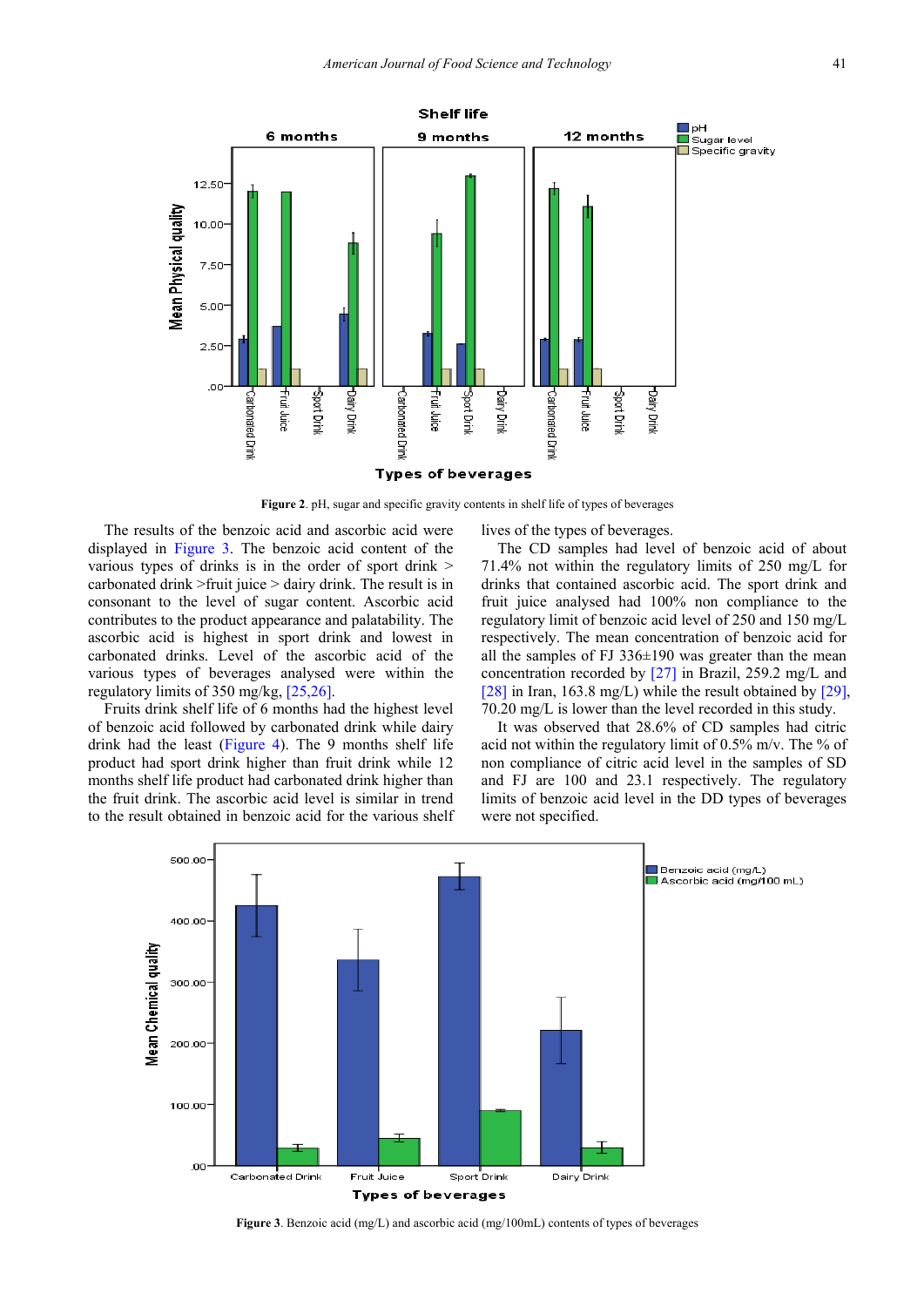<span id="page-4-0"></span>

**Figure 4**. Benzoic acid (mg/L) and ascorbic acid (mg/100mL) contents in shelf life of types of beverages



**Figure 5**. Sulphur (IV) oxide (mg/L) and citric acid (% m/v) contents of types of beverages

Sulphur (IV) oxide (mg/L) level is higher in carbonated drink followed by fruit drink and dairy drink in 6 months shelf life product [\(Figure 6\)](#page-5-8). Sport drink content of  $SO<sub>2</sub>$  is higher than fruit drinks in 9 months shelf life product. The carbonated drink is higher in  $SO_2$  than fruits drink for 12 months shelf life product. Citric acid  $(\%$  m/v) level for 6 months shelf life product is in the order of carbonated > dairy > fruit while shelf life product is in order fruit drink > sport drink. The 12 month shelf life products had carbonated drink >fruit drink while levels of citric acid (% m/v) are same in both CD and FD.

Sorbic acid ranged between 74.5-109 for fruit juice and 105-129 mg/L for dairy drink [\(Table 2\)](#page-5-9). The level is within the regulatory limit of 350 mg/L. It is observed that the level of sorbic in other similar studies by [\[21,30,31\]](#page-6-4) were within the regulatory limit.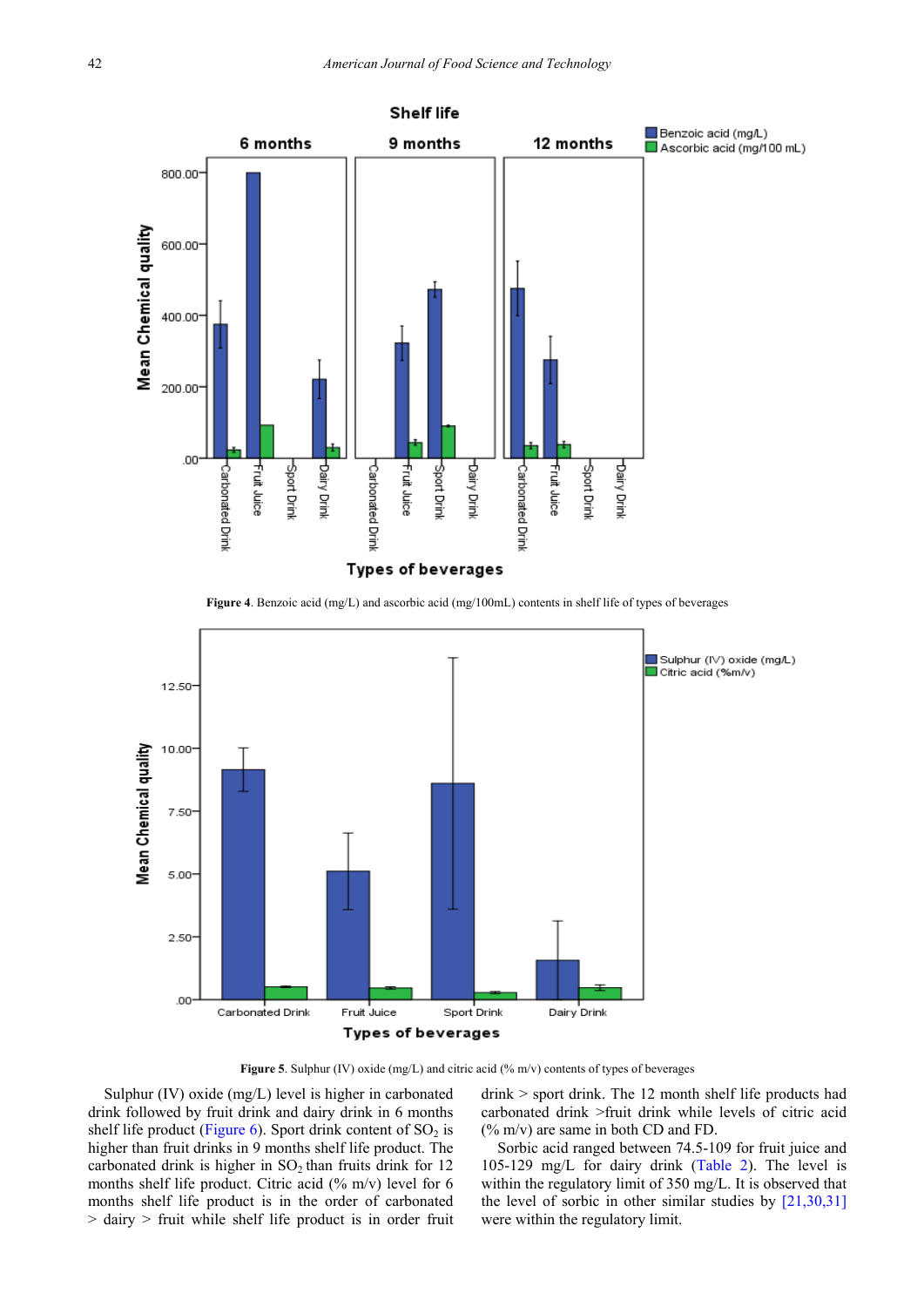<span id="page-5-8"></span>

**Figure 6**. Sulphur (IV) oxide (mg/L) and citric acid (% m/v) contents in different types of beverages during shelf life

<span id="page-5-9"></span>

| Table 2. Level of Sorbic Acid in the Fruit and Dairy Drinks |                |  |  |
|-------------------------------------------------------------|----------------|--|--|
| Types of beverages                                          | $Mea \pm SD$   |  |  |
| FJ3                                                         | $109 \pm 4$    |  |  |
| FJ 5                                                        | $104 \pm 1$    |  |  |
| FJ 12                                                       | $74.5 \pm 0.0$ |  |  |
| FJ 13                                                       | $85.1 \pm 3.0$ |  |  |
| D <sub>D</sub> <sub>2</sub>                                 | $128 \pm 1$    |  |  |
| DD3                                                         | $105 \pm 5$    |  |  |

Analysis of variance (p=0.05) showed statistically significant difference between the types of beverages studied for pH, sugar level, ascorbic acid, and sulphur(IV) oxide indicating constituents concentrations variation. The pH showed significant difference between CD and other types of beverages analysed while FJ and DD showed significant in pH value. There are significant differences in Sugar level between CD and FJ; CD and DD; FJ and SD and SD and DD. Ascorbic acid level is significantly difference at p=0.05 between CD and SD; FJ and SD and SD and DD. CD is significantly difference between FJ and DD in sulphur (IV) oxide content. These could be attributed to the various constituents that were used to make up the different beverages. Citric acid content is significantly difference between the CD and SD.

## **4. Conclusion**

It is noteworthy from the results that 71.4% of carbonated drinks samples analysed had benzoic acid level above the limits. Application of good manufacturing practices by beverages producers; better control of environmental conditions during storage and retail and closer monitoring of preservatives levels by regulatory agencies are needed to reduce levels of usage of the various preservatives (benzoate, sorbates, sulphur (iv) oxide, sorbic acid and ascorbic acid) studied in during the production of the beverages

## **References**

- <span id="page-5-0"></span>[1] Fawole, M. O., and Osho, B. A., "*Laboratory manual of microbiology* ", Spectrum Books Ltd Ibadan, 2002.
- <span id="page-5-1"></span>[2] Gould , G. W., "Preservation:past, present and future," *British Medical Bulletin*. 56(1). 84-96, 2000.
- <span id="page-5-2"></span>[3] Indrajit, S., Ajay, S., and Shrivastava, V. S., "Determination of benzoic acid residue from fruit juice by gas chromatography with mass spectrometry detection technique," *Archives of Applied Science Research.*3 (2). 245-252, 2011.
- <span id="page-5-3"></span>[4] Marinova, E. M., and Yanishlieva, N. V., "Antioxidative action of quercetin and morin in triacylglycerols of sunflower oil at ambient and high temperatures," *Food Chem.* 81 189-197, 2003.
- <span id="page-5-4"></span>[5] Dzieciol, M., Wodnick, A., and Huzar, E., "Analysis of preservatives content in food." *Proceedings of ECOpole*, 4. 25-28. 2010.
- <span id="page-5-5"></span>[6] Westhoff, D. C., and Franzier, C. W., "Food microbiology", McGraw Hill publishing company, New Delhi, 1998.
- <span id="page-5-6"></span>[7] Vally, H., Misso, N. L., and Madan, V., "Clinical effects of sulphite additives," *Clin Exp Allergy.*39(11). 1643-1651, 2009.
- <span id="page-5-7"></span>[8] Tasnim , F., Anwar Hossain, M., Nusrath, S., Kamal Hossain, M., Lopa, D., and Formuzul Haque, K. M., "Quality Assessment of Industrially Processed Fruit Juices Available in Dhaka City," *Bangladesh .Mal J Nutr.* 16(3).: 431-438, 2010.
- [9] Franke, A. A., Cooney, R. V., Henning, S. M., and Custer, L. J., "Bioavailability and antioxidant effects of orange juice components in humans," *J Agric Food Chem.*53 (13). 5170-5178, 2005.
- [10] Okwu, D. E., and Emelike, I. N., "Evaluation of the phytonutrients and vitamin content of citrus fruits," *Int J Mol Med Adv Sci.* 2, 1-6, 2006.
- [11] Onibon, V. O., Abulude, F. O., and Lawal, L. O., "Nutritional and anti-nutritional composition of some Nigerian fruits," *J Food Technology.*5(2). 120-122, 2007.
- [12] Dosumu, O. O., Oluwaniyi, O. O., Awolola, G. V., and Okunola, M. V., "Stability studies and mineral concentration of some